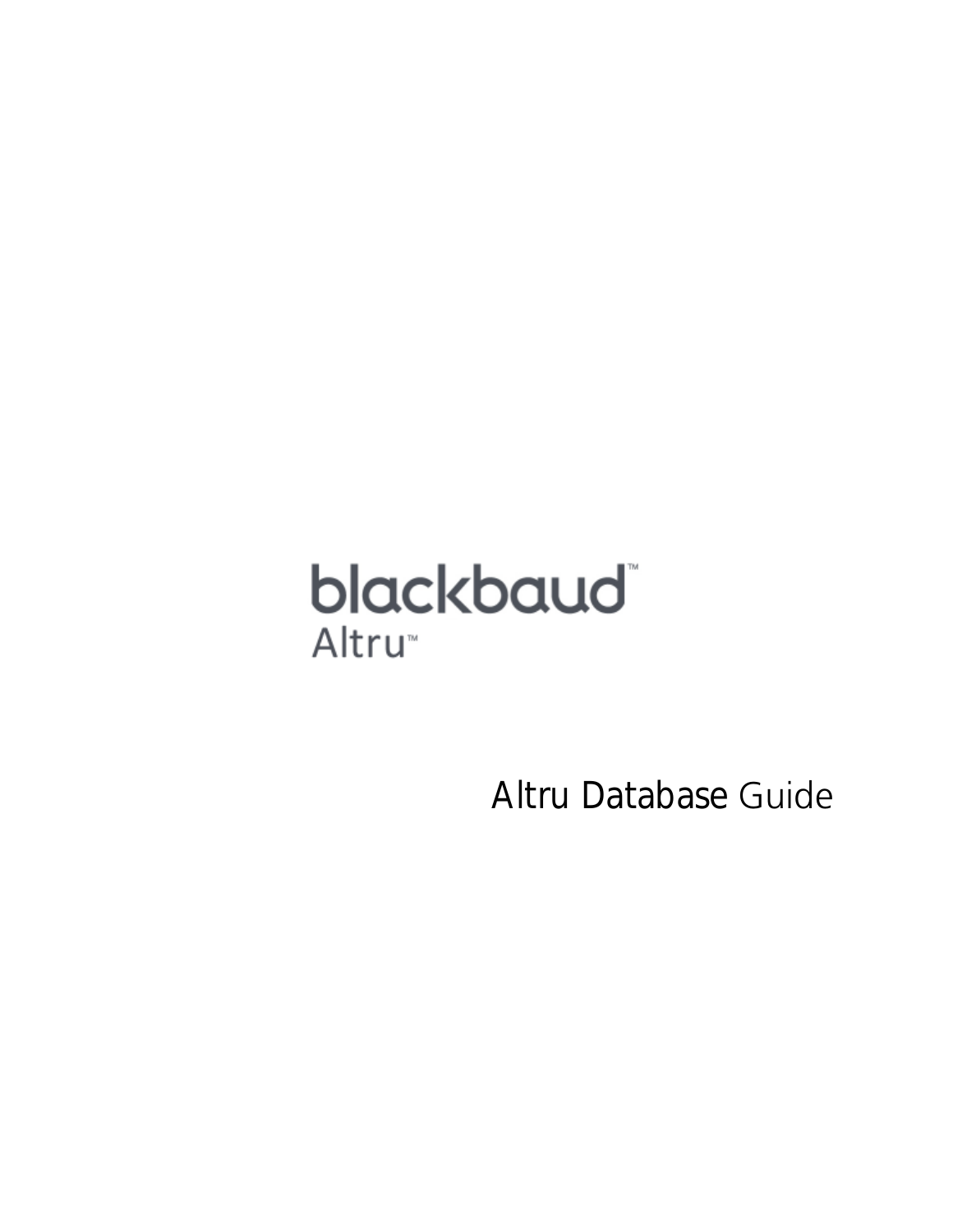#### 063011

#### Altru

©2011 Blackbaud, Inc. This publication, or any part thereof, may not be reproduced or transmitted in any form or by any means, electronic, or mechanical, including photocopying, recording, storage in an information retrieval system, or otherwise, without the prior written permission of Blackbaud, Inc.

The information in this manual has been carefully checked and is believed to be accurate. Blackbaud, Inc., assumes no responsibility for any inaccuracies, errors, or omissions in this manual. In no event will Blackbaud, Inc., be liable for direct, indirect, special, incidental, or consequential damages resulting from any defect or omission in this manual, even if advised of the possibility of damages.

In the interest of continuing product development, Blackbaud, Inc., reserves the right to make improvements in this manual and the products it describes at any time, without notice or obligation.

All Blackbaud product names appearing herein are trademarks or registered trademarks of Blackbaud, Inc.

All other products and company names mentioned herein are trademarks of their respective holder.

GettingStartedWithTheAltruDatabaseGuide‐2011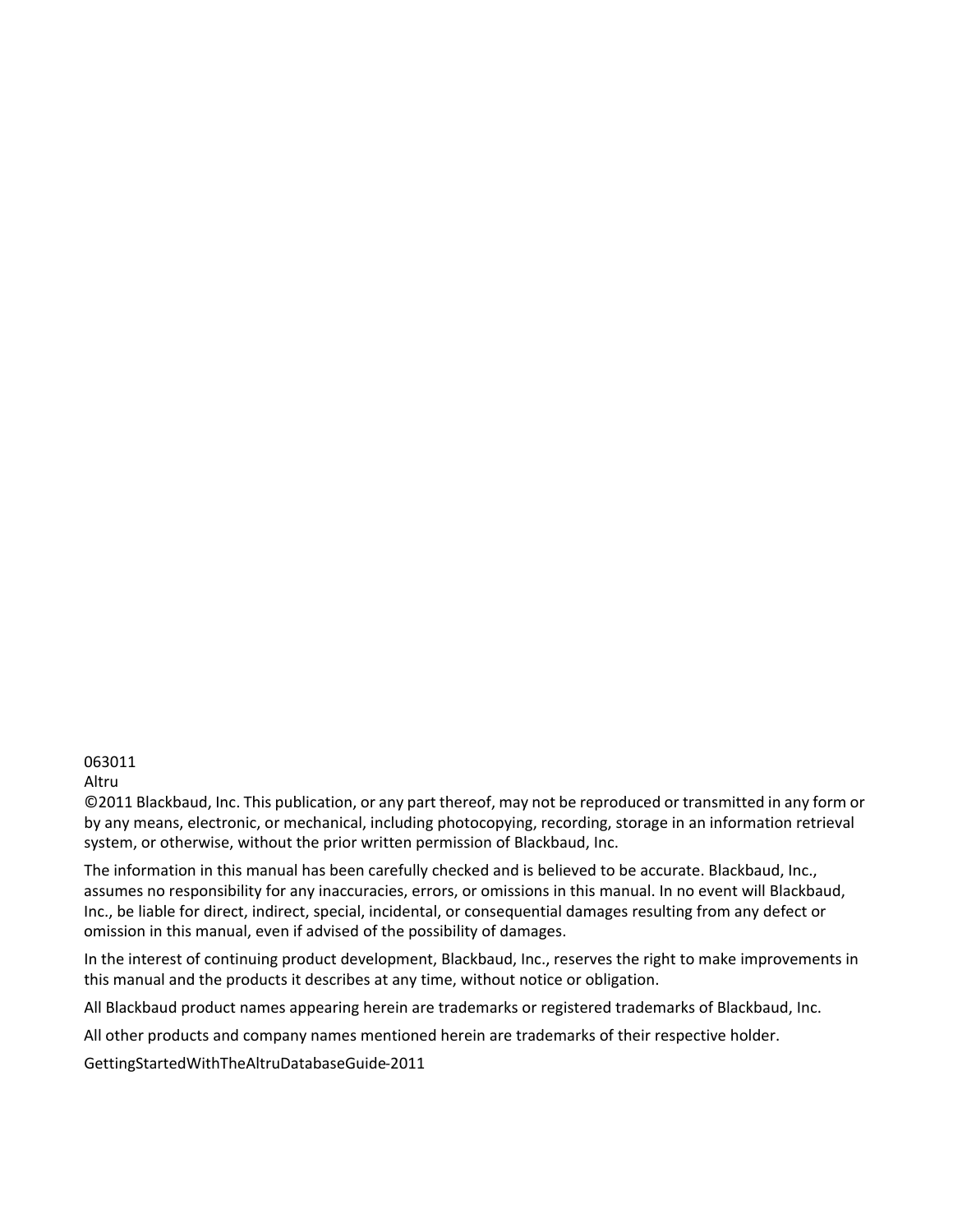# Getting Started with the Altru Database

The *Altru* database comes with a number of default settings and processes. Your organization may be able to use these defaults without any adjustment or editing, however it is recommend that you review all default settings to ensure they meet your needs. This guide highlights the default settings in *Altru*, and includes instructions for how to edit them.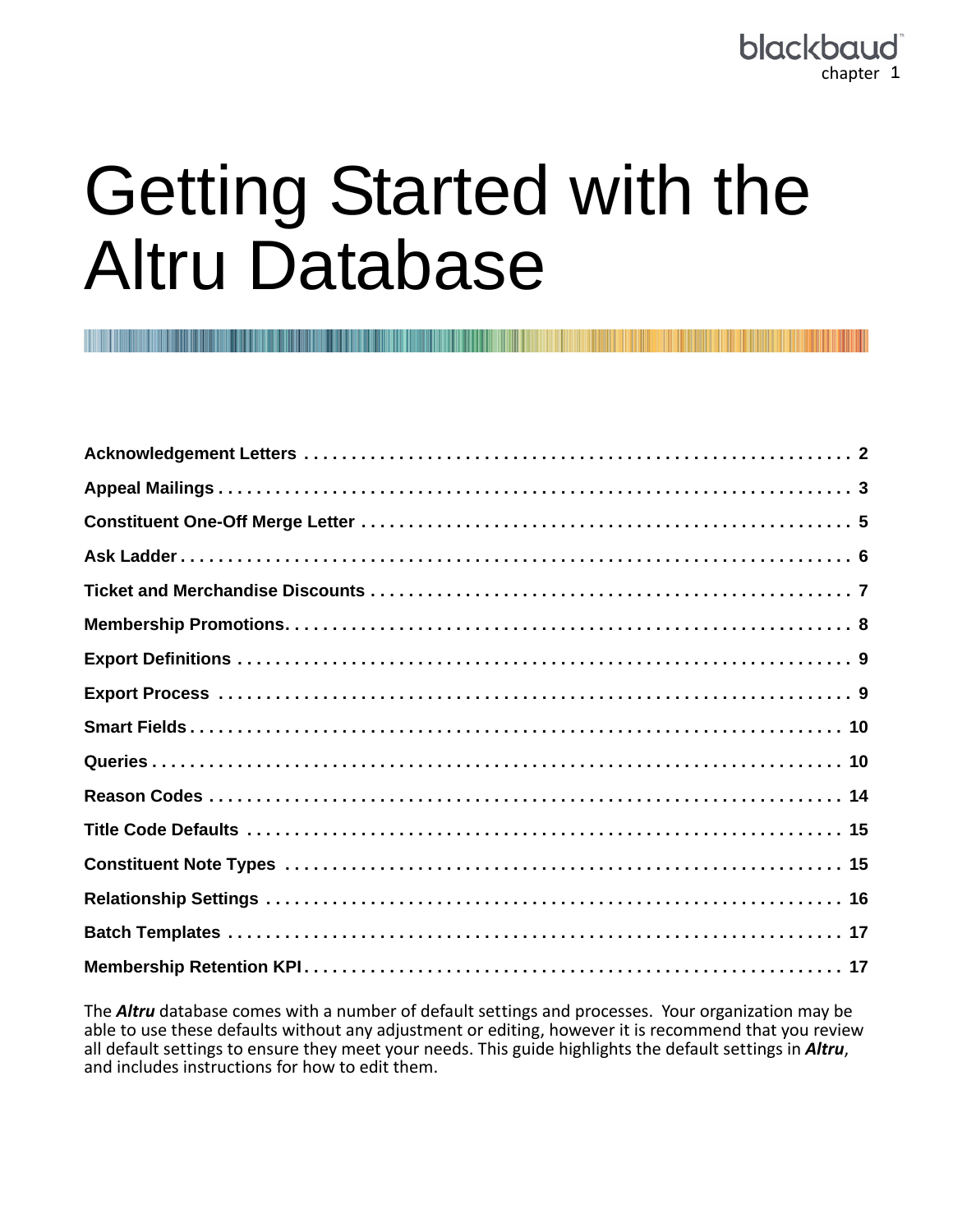# <span id="page-3-0"></span>Acknowledgement Letters

Acknowledgement Letters are sent to donors to acknowledge revenue (typically donations and payments) that your organization receives. Before you run Acknowledgement Letters, we recommend you review the default letters, and edit them if necessary.

#### **Edit default acknowledgement letters**

- 1. From *Marketing and Communications*, click **Acknowledgements**. The Acknowledgements page appears.
- 2. Select the Letters tab.
- 3. In the **Letters** grid, select **Default Altru Acknowledgement Letter**, and click **Update template** on the action bar. The Update template screen appears.
- 4. In the **Word template** field, click the **Ack Receipt Combo.docx** link. The merge letter opens in Microsoft *Word*.
- 5. Make changes to the document as necessary, such as to add verbiage specific to your organization, or add a logo.
- 6. Save and close the document when you are finished.
- 7. On the Update template screen, click **Save**. The changes you made to the document are now saved in *Altru*.

To change what revenue is acknowledged when you run an acknowledgement process, edit the Revenue for Acknowledgement (Ad‐hoc Query) selection.

#### **Edit the default selection**

- 1. From *Analysis*, click **Ad‐hoc query search**. The Ad‐hoc Query Search screen appears.
- 2. Search for, and select the Revenue for Acknowledgement ad‐hoc query. The Ad‐hoc Query: Revenue for Acknowledgement page appears.
- 3. Under **Tasks**, click **Edit definition**. The Revenue for Acknowledgement ‐ Altru Ad‐hoc Query screen appears.
- 4. Edit the current the filter criteria, or add new filters as necessary.
- 5. Click **Save**.

The Assign Letter Process automatically assigns acknowledgement lettersto revenue when it isrun. This prevents users from having to assign letters to revenue during data entry.

#### **Edit the assign letter process**

- 1. From *Marketing and Communications*, click **Acknowledgements**. The Acknowledgements page appears.
- 2. Select the Letters tab.
- 3. In the **Assign letters processes** grid, select **Altru Default Assign Letter Process**, and click **Edit** on the action bar. The Edit assign letters process screen appears
- 4. Edit the default assign letters process as necessary, and click **Save**.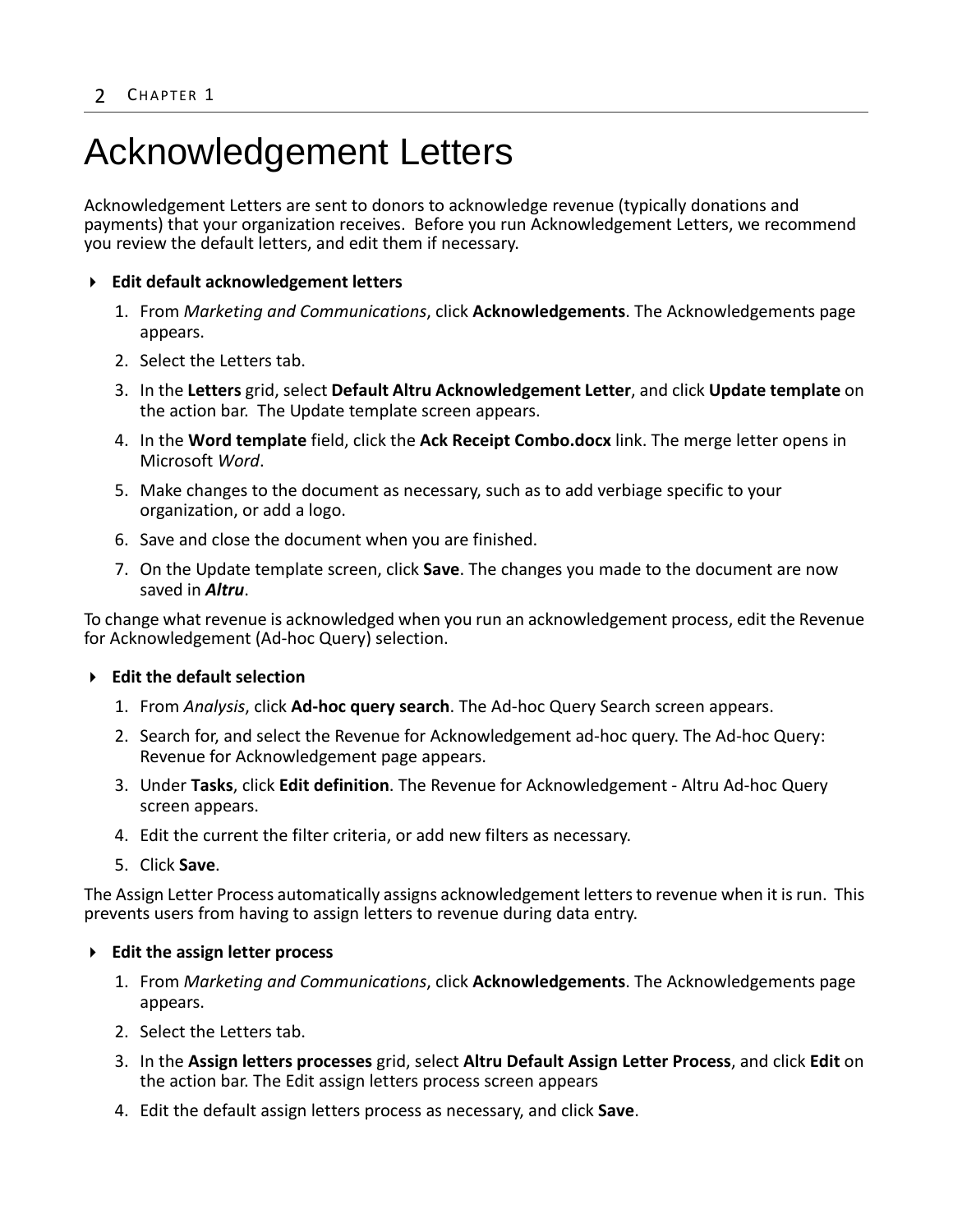After you edit the assign letter process, you can run and print your acknowledgement letters.

- **Run and print acknowledgement letters**
	- 1. From *Marketing and Communications*, click **Acknowledgements**. The Acknowledgements page appears.
	- 2. Select the Acknowledgements tab.
	- 3. 3.In the grid, select **Altru Default Revenue Acknowledgement Process**, and click **Start process** on the action bar. The Run revenue acknowledgement process screen appears.
	- 4. Click **Start**. The process runs, and all "unacknowledged" revenue is marked as acknowledged, and given an acknowledge date of Today.

# <span id="page-4-0"></span>Appeal Mailings

Appeal mailings are used to communicate with your constituents, such as to send newsletters, eNewsletters, solicitations, and annual mailings. *Altru* provides default settings to help you begin to create appeal mailings.

### Default Letter for Appeal Mailings

Before you run Appeal Mailings we recommend you review the default letters provided for the mailings, and edit them if necessary.

#### **Edit default appeal mailing letters**

- 1. From *Marketing and Communications*, click **Letters**. The Letters page appears.
- 2. Click View letters.
- 3. In the **Letters** grid, select **Default Letter for Appeal Mailing**, and click **Update template** on the action bar. The Update template screen appears.
- 4. In the **Word template** field, click the **AppealMailing.docx** link. The merge letter opens in Microsoft *Word*.
- 5. Make changes to the document as necessary, such as to add verbiage specific to your organization, or add a logo.
- 6. Save and close the document when you are finished.
- 7. On the Update template screen, click **Save**. The changes you made to the document are now saved in *Altru*.

### Default Appeal for Appeal Mailings

By default, your database includes an appeal to be used with the default appeal mailing.

#### **Edit default appeal**

1. From *Marketing and Communications*, click **Appeal search**. The Appeal Search page appears.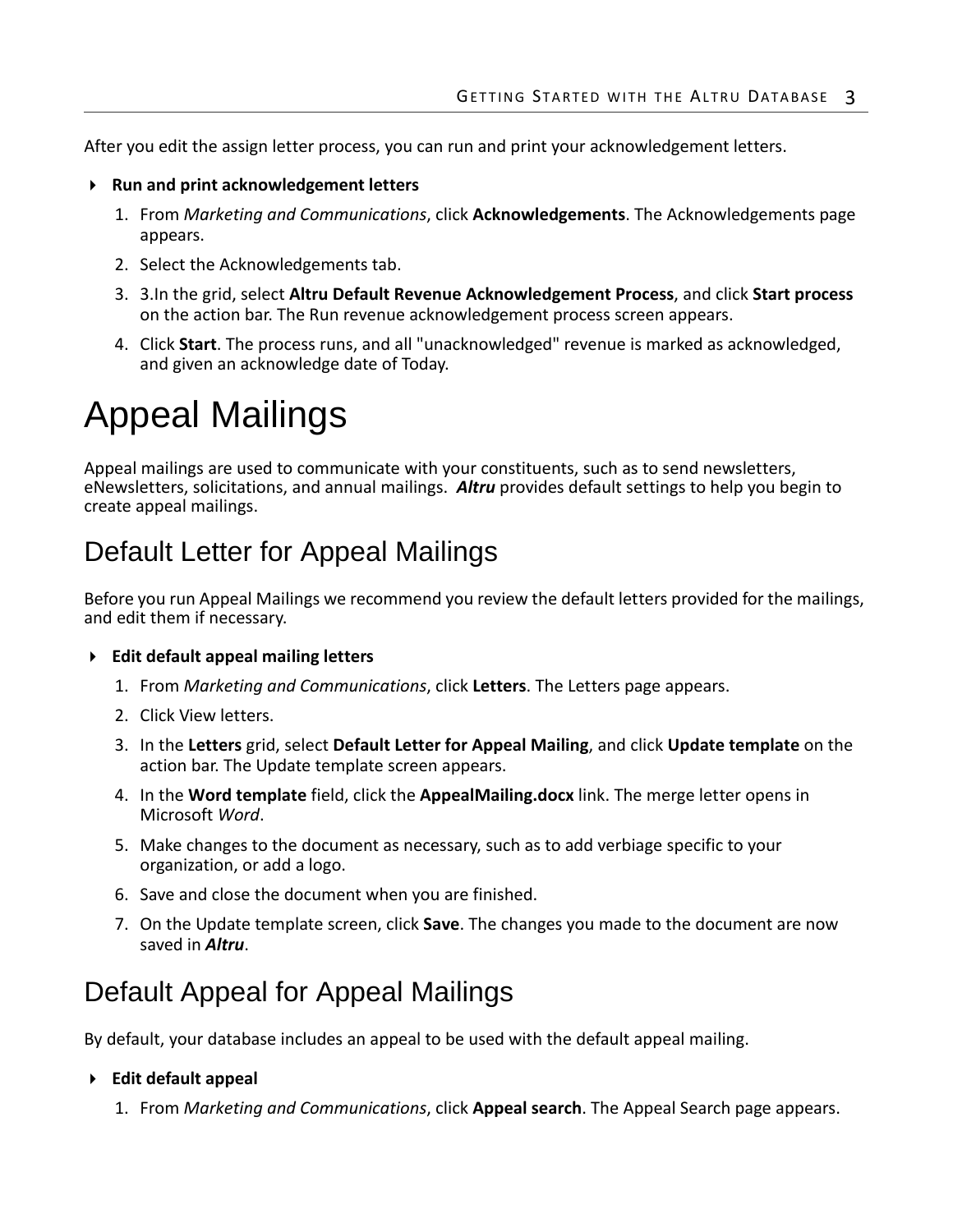- 2. Search for, and select Default Altru Annual Appeal.
- 3. The Default Altru Annual Appeal page appears.
- 4. Under **Tasks**, click **Edit Default Altru Annual Appeal**. The Edit an appeal screen appears.
- 5. Edit the name and description as needed, and click **Save**.

### Default Export Definition for Appeal Mailings

Export definitions are used to select the merge fields that will be used in an appeal mailing. You can add more fields to the default export definition to personalize your mailings.

- **Edit default export definition**
	- 1. From *Marketing and Communications*, click **Export definitions**. The Export Definitions page appears.
	- 2. In the **Export definitions** grid, select **Default Altru Direct Marketing Export Definition**, and click **Edit** on the action bar. The Default Altru Direct Marketing Export Definition ‐ Altru Export Definition screen appears.
	- 3. Add the necessary fields, and click **Save**.

### <span id="page-5-0"></span>Add Fields to Default Merge Letters

If you have added new merge fields, you can insert them in the default letter for your appeal mailings.

#### **Add merge fields to default appeal mailings**

- 1. From *Marketing and Communications*, click **Export definitions**. The Export Definitions page appears.
- 2. In the **Export definitions** grid, select **Default Altru Direct Marketing Export Definition**, and click **Generate header file** on the action bar. The Generate header file screen appears.
- 3. Browse to a location on your computer and save the file.
- 4. Return to *Marketing and Communications*, and click **Letters**. The Letters page appears.
- 5. Click View letters.
- 6. In the **Letters** grid, select **Default Letter for Appeal Mailing**, and click **Update template** on the action bar. The Update template screen appears.
- 7. In the **Word template** field, click the **AppealMailing.docx** link. The merge letter opens in Microsoft *Word*.
- 8. On the Mailings tab, click **Start Mail Merge**, then select **Step by Step Mail Merge Wizard**.
- 9. Follow the steps of the Mail Merge Wizard, and when you must select recipients, browse to and select the header file you previously saved.
- 10. Save and close the document.
- 11. On the Update template screen, click **Save**. The changes you made to the document are now saved in *Altru*.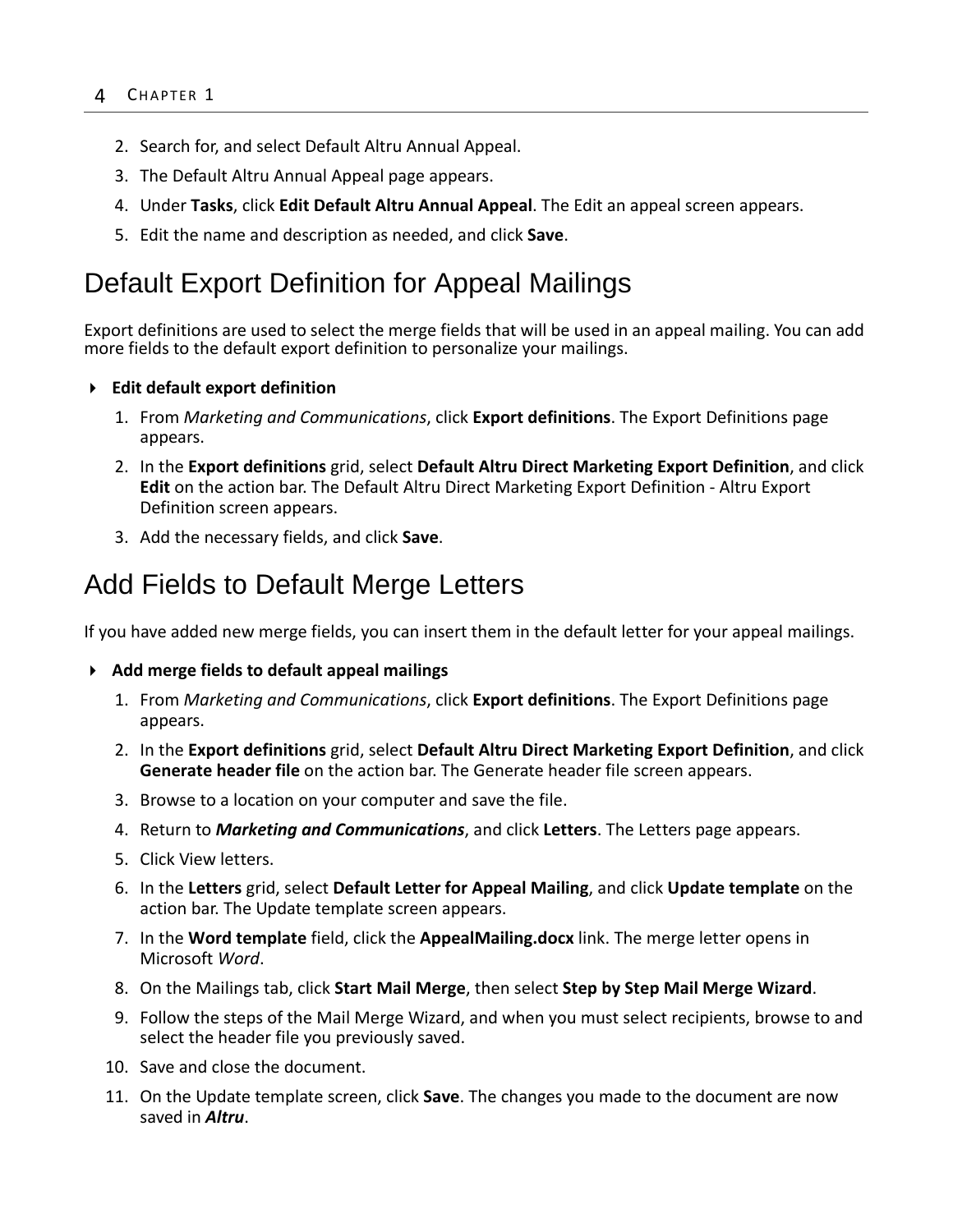### Default Package for Appeal Mailings

By default, your database includes a package to be used with the default appeal mailing. You can edit this package as necessary.

- **Edit default packages**
	- 1. From *Marketing and Communications*, click **Packages**. The Packages page appears.
	- 2. Click **View packages**.
	- 3. In the grid, select **Default Altru Mail Package**, and click **Edit** on the action bar. The Edit email package screen appears.
	- 4. Edit the package as necessary, and click **Save**.

### Default Appeal Mailing

The default appeal mailing record is where all options for the mailing are selected. You select which records to include or exclude, as well as other options. You can edit the mailing as necessary.

- **Edit default appeal mailing**
	- 1. From *Marketing and Communications*, click **Appeal mailings**. The Appeal Mailings page appears.
	- 2. In the grid, select **Default Altru Appeal Mailing**, and click **Edit** on the action bar. The Edit an appeal mailing screen appears.
	- 3. On this screen, you can edit all aspects of the mailings, such as the name of the mailing, select a different appeal, or select constituents to exclude. We recommend you view the default setting on each tab.
	- 4. Click **Save**.

After you edit the default appeal mailing, you can run the mailing.

- **Run default appeal mailing**
	- 1. From *Marketing and Communications*, click **Appeal mailings**. The Appeal Mailings page appears.
	- 2. In the grid, select **Default Altru Appeal Mailing**, and click **Go to mailing** on the action bar. The appeal mailing record appears.
	- 3. Click **Start mailing** under **Tasks**. The Start mailing screen appears.
	- 4. Enter a mail date, and click **Start**.
	- 5. The process runs, and a process status page appears.

# <span id="page-6-0"></span>Constituent One-Off Merge Letter

The one-off constituent merge letter allows users to write a letter directly from a constituent record.<br> For example, while on John Doe's record you need to write a follow-up letter, you can use the default constituent letter to quickly accomplish this task. When you write the letter, a copy of it is automatically saved to the constituent record. You can edit the contents of the default constituent letter as necessary.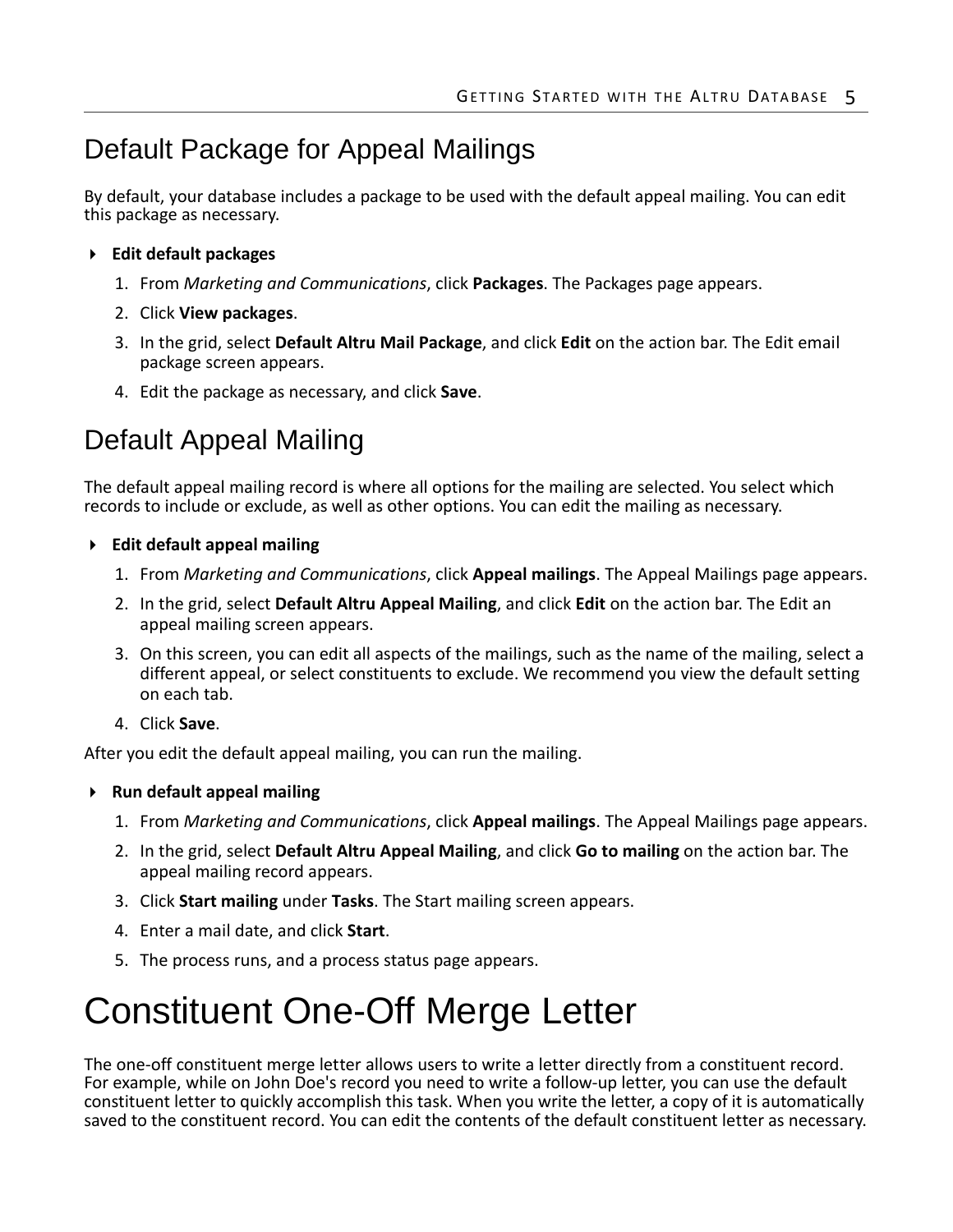#### **Edit default constituent merge letter**

- 1. From *Marketing and Communications*, click **Letter template library** under **Configuration**. The Letter Template Library page appears.
- 2. Under **Constituent letter**, select **Default Altru Constituent Letter**, and click **Edit** on the action bar. The Edit letter template screen appears.
- 3. In the **Letter** field, click the **ConstitLetter.docx** link. The merge letter opens in Microsoft *Word*.
- 4. Make changes to the document as necessary, such as to add verbiage specific to your organization, or add a logo.
- 5. Save and close the document when you are finished.
- 6. On the Edit letter template screen, click **Save**. The changes you made to the document are now saved in *Altru*.

After you edit the constituent merge letter, you can select it for use from a constituent record.

#### **Select default constituent merge letter from a constituent record**

- 1. From the constituent record, click **Write a letter** under **Tasks**. The Write a letter screen appears.
- 2. Under **Letter**, click **Use an existing letter from the template library**, and in the **Letter template** field, search for and select **Altru Default Constituent Letter**.
- 3. Select the appropriate address options, as well as other details for the letter, and click **Save**. A copy of the letter is saved to the Interactions page of the constituent record, and the merge letter appears.

### <span id="page-7-0"></span>Ask Ladder

An ask ladder is a set of fixed or calculated ask amounts based on a constituent's giving history. They allow you to request appropriate giving amounts in marketing efforts sent to constituents. The default ask ladder is based on a donor's last payment amount. For example, if a constituent's last give was \$25, the requested giving amount in the next mailing they receive will be \$30, \$35, \$40, \$45, and \$50. If a donor's last gift was \$200, the requested giving amount will be \$200, \$225, \$250, \$300, and \$350. You can edit the default ask ladder as necessary.

#### **Edit default ask ladder**

- 1. From *Marketing and Communications*, click **Ask ladders** under **Configuration**. The Ask Ladders page appears.
- 2. In the grid, select **Default Altru Ask Ladder**, and click **Edit** on the action bar. The Edit ask ladder screen appears.
- 3. Make any necessary changes, and click **Save**.

*Note:* For information about how to add ask ladder merge fields to your appeal mailing, see ["Add](#page-5-0) Fields to Default Merge [Letters"](#page-5-0) on page 4.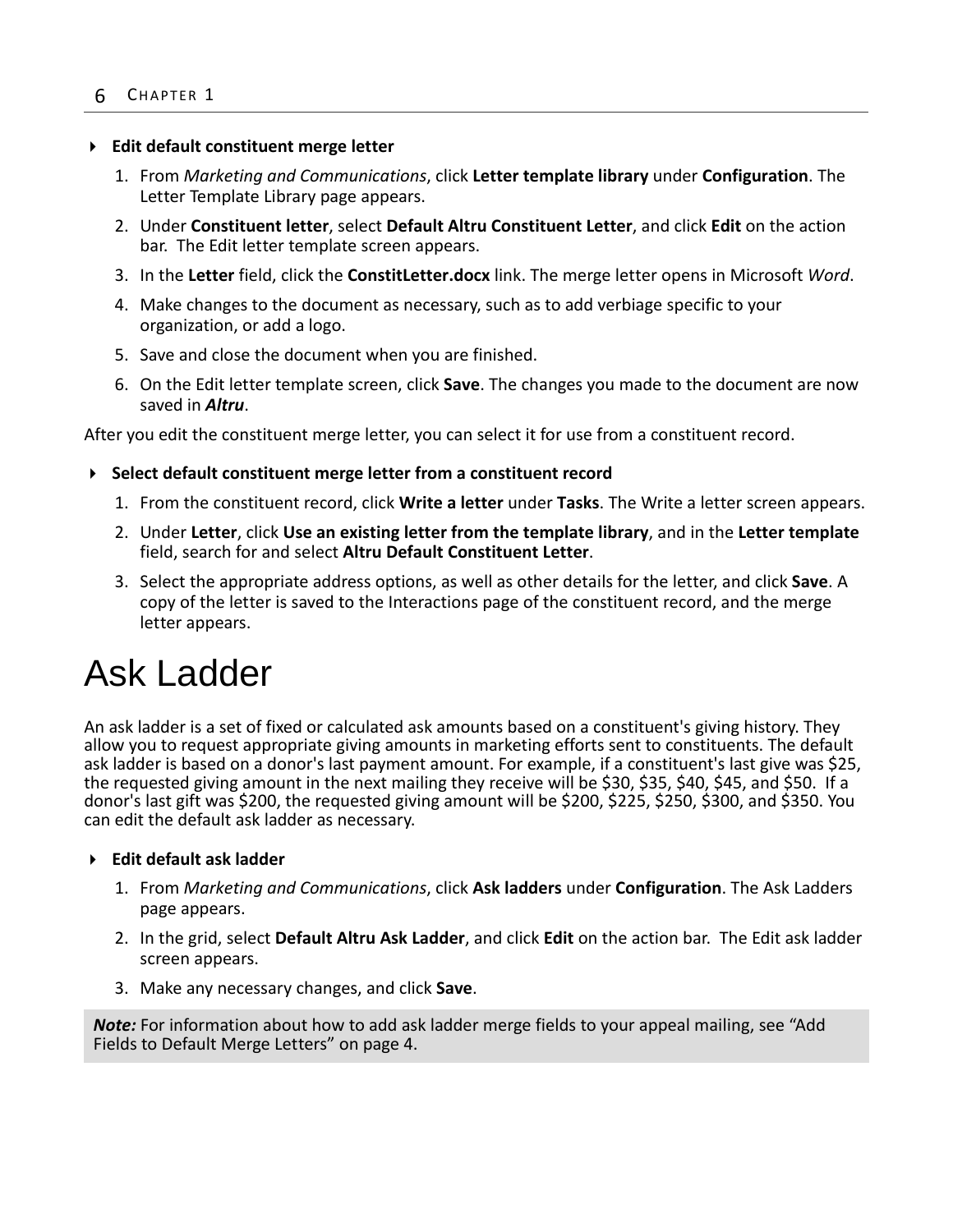### <span id="page-8-0"></span>Ticket and Merchandise Discounts

Several ticket and merchandise discounts are also included in your database. You can edit these discounts as needed to meet your organization's specific needs.

- **Edit default ticket and merchandise discounts**
	- 1. From *Tickets*, click **Discounts and promotions**. The Discounts and promotions page appears.
	- 2. Click **Ticket and merchandise discounts**. The Discounts page appears.
	- 3. In the grid, select a discount, and click **Go to discount** on the action bar. The discount record appears.
	- 4. From the discount record, you can edit all aspects of the discount, such as the value, availability, and eligibility requirements. Use the edit options under **Tasks**, and on the action bar to edit the discount.

The following default ticket and merchandise discounts are included:

• Discount name: *AAA \$1.00 off tickets*

Discount type: Standard Applies to: Item

Selected for use: Manually

Calculation type: Amount off

Value: \$1.00

Price Type Details: <any price type>

Programs: Admission

- Discount Name: *BOGO* Discount type: With required purchase Applies to: Item Selected for use: Manually Calculation type: Percent off Value: 100% Programs: Admission
- Discount Name: *Member discount 1 ticket* Discount type: Standard Applies to: Item
	- Selected for use: Automatically
	- Calculation type: Percent off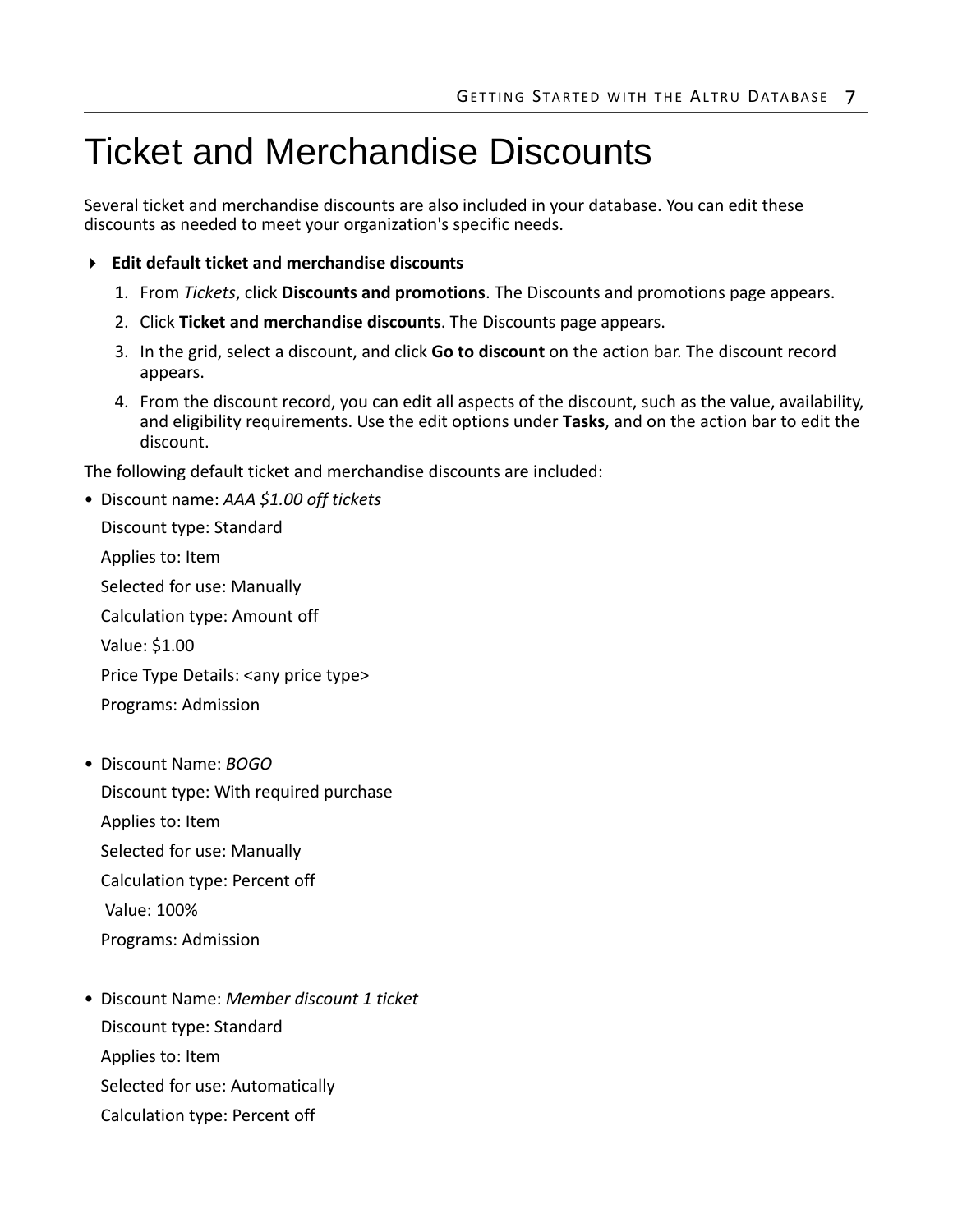#### 8 CHAPTER 1

Value: 100% Programs: Admission Eligibility: Membership, Program: Membership, Level: Individual

• Discount Name: *Member discount 2 tickets* Discount type: Standard Applies to: Item Selected for use: Automatically Calculation type: Percent off Value: 100% Programs: Admission Eligibility: Membership, Program: Membership, Level: Family

### <span id="page-9-0"></span>Membership Promotions

Several membership promotions are included in your database. You can edit these as needed to meet your organization's specific needs.

- **Edit default membership promotions**
	- 1. From *Tickets*, click **Discounts and promotions**. The Discounts and promotions page appears.
	- 2. Click **Membership promotions**. The Membership Promotions page appears.
	- 3. In the grid, select a membership promotion, and click **Edit** on the action bar. The Edit membership promotion screen appears.
	- 4. From this screen, you can edit all aspects of the promotion, such as the name, term extension, amount or percent off, and application type.

The following default membership promotions are included:

- Promotion name: *3 month term extension* Application type: Manually Promotion type: Term extension Extend term by: 3
- Promotion name: *1 month term extension* Application type: Manually Promotion type: Term extension Extend term by: 1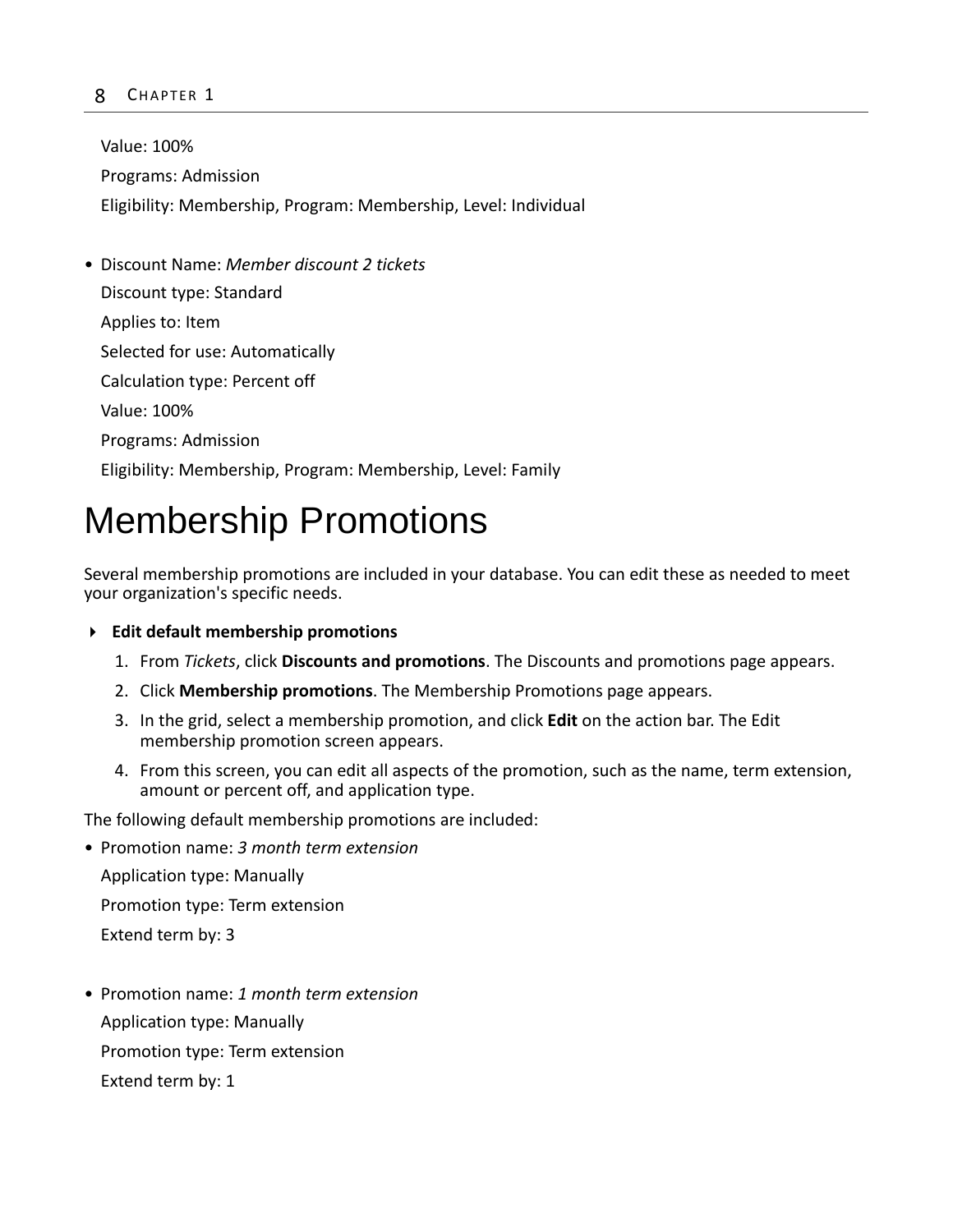• Promotion name: *10% off membership price* Application type: Manually Promotion type: Discount Discount type: Percent off

# <span id="page-10-0"></span>Export Definitions

Export definitions are used to select the fields that are pulled out of your *Altru* database during an export process. Basically, they provide the specific information you would like to view in your output file. The **Altru Default Constituent Export Definition** includes a number of fields you may frequently use. You can add new fields to the default export definition if necessary.

- **Edit default export definitions**
	- 1. From *Administration*, click **Export definitions**. The Export definitions page appears.
	- 2. In the grid, select **Altru Default Constituent Export Definition**, and click **Edit** on the action bar. The Altru Default Constituent Export Definition ‐ Altru Export Definition screen papers.
	- 3. Add the necessary fields, and click **Save**.

*Note:* For information about how to add ask ladder merge fields to your appeal mailing, see ["Add](#page-5-0) Fields to Default Merge [Letters"](#page-5-0) on page 4.

### <span id="page-10-1"></span>Export Process

Export processes allow you to export data from *Altru* in an output file that you can use in Microsoft *Excel*, or other applications. The export process ties together a query (the who) and the export definition (the what) to create an output file. You can edit the default export process if necessary, such as to select which query to use in the process.

- **Edit default export process**
	- 1. From *Administration*, click **Export**. The Export page appears.
	- 2. In the grid, select **Default Altru Export Process**, and click **Edit** on the action bar. The Edit export process screen papers.
	- 3. In the **Ad‐hoc query** field, you can search for and select a different query to use, or edit the current query, such as to add more filters.
	- 4. Click **Save**.

After you edit the export process, you can run the process.

- **Edit default export process**
	- 1. From *Administration*, click **Export**. The Export page appears.
	- 2. In the grid, select **Default Altru Export Process**, and click **Start export** on the action bar. The process starts, and the process status page appears.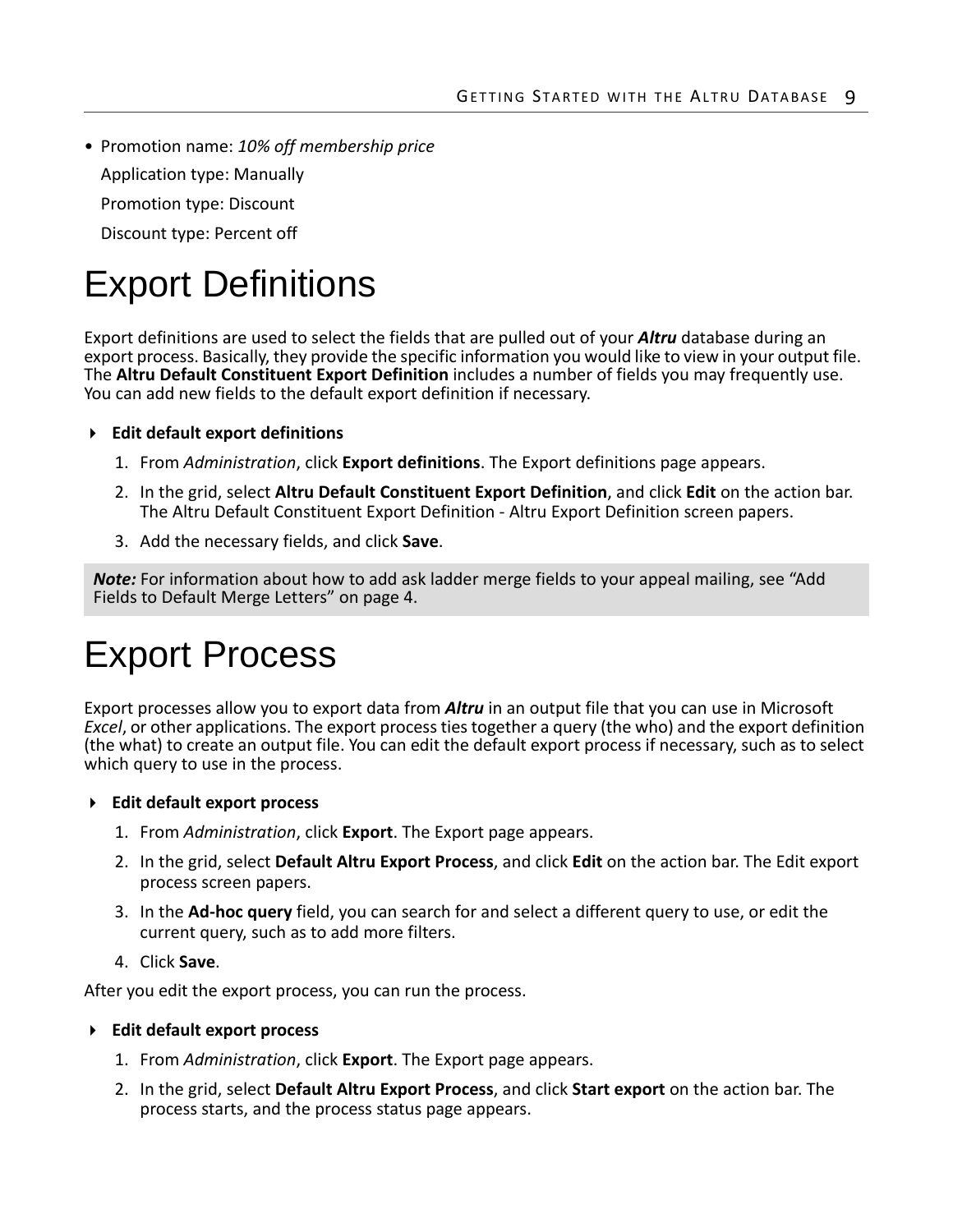3. When the export process completes, you can click **Download output** on the action bar to download the output as a single file or multiple files.

### <span id="page-11-0"></span>Smart Fields

Smart fields help provide users quick access to specific information that otherwise would require time and the configuration of queries and reports to view. They appear on constituent records, and provide information such as when a constituent gave their first donation, largest donation amount, or the most recent donation date. When the smart field process is run, this information appears on the Smart Fields tab of the constituent record. These values can be useful for querying records for mailings, or other processes. You can edit default smart fields if necessary.

#### **Edit default export process**

- 1. From *Administration*, click **Smart fields**. The Smart Fields page appears.
- 2. In the grid, select the smart field to edit, and click **Edit** on the action bar. The Edit smart field screen papers.
- 3. Make the necessary changes, such as add more parameters.
- 4. Click **Save**.

You can also update the information Smart Field tab of the constituent record.

#### **Update smart fields on the constituent record**

- 1. From *Administration*, click **Smart fields**. The Smart Fields page appears.
- 2. In the grid, select the smart field to update, and click **Process smart field** on the action bar. The process runs, and a process status page appears.

*Note:* This updates the smart field a single time. To set up a job to regularly update smart fields, select the Job Schedules tab, and click **Add** on the action bar. On the Create job screen, enter a job name, select a schedule type, and determine the frequency of the job. Click **Save**.

# <span id="page-11-1"></span>Queries

There are several frequently run queries included in your *Altru* database. We recommend you review each query prior to using the results in any process such as mailings, in order to ensure it meets your organization's specific needs. You can edit default queries if necessary.

#### **Edit default queries**

- 1. From *Analysis*, click **Query**. The Query page appears.
- 2. In the grid, select the query to edit, and click **Edit** on the action bar. The query screen appears.
- 3. To edit filters, select the filter to edit in the **Filters** grid, and click **Edit filter** (funnel, with pencil icon).
- 4. Apply the necessary criteria and click **OK**. You return to the query screen.
- 5. Click **Save**.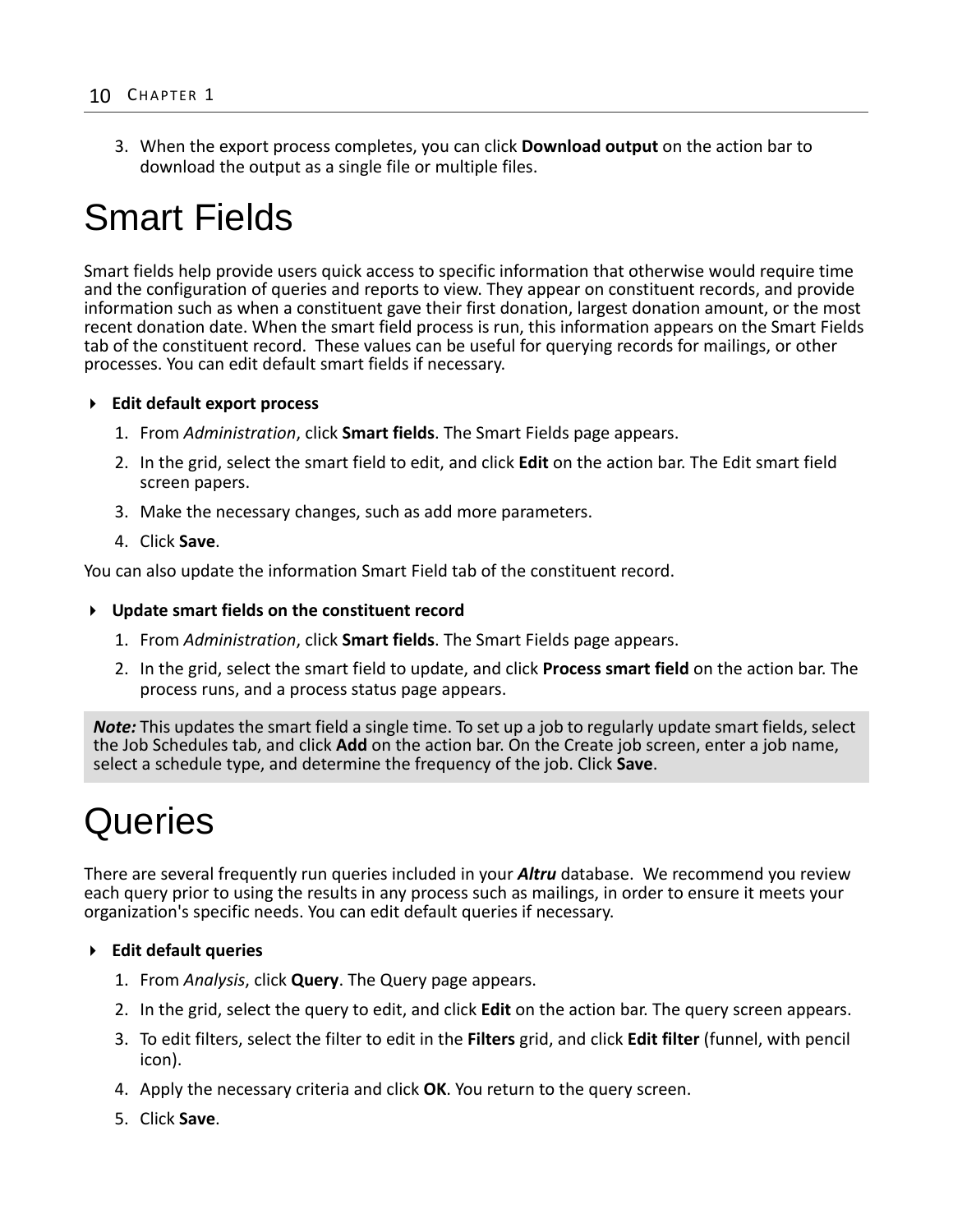By default, the following queries are included:

• Name: *Active constituents*

Description: This query returns all active constituents. Constituents marked as inactive or deceased are excluded from the results.

Filter: Constituents, Inactive is equal to Yes, and Deceased is equal to No

• Name: *Constituents added between date range*

Description: This query returns constituents that were added to *Altru* between two dates. To modify the dates, change the Date Added filter value to the appropriate date range.

Filter: Constituents, System Fields, Date Added > between 1/1/2011 and 12/31/2011

• Name: *Constituents with constituency code*

Description: This query returns constituents who have a constituency value. To modify the constituency value, change the Constituency filter value to the appropriate value or values using the Equal To or One Of filter.

Filter: Constituency, Constituency, value equals to Donor

• Name: *Constituent lifetime giving value*

Description: This query returns constituents who have a lifetime giving value greater than or equal to an amount. To modify the amount, change the filter value to the appropriate value using the operator Greater Than or Equal To or Between.

Filter: Smart Fields, Constituent lifetime giving Smart Field, Value is greater than or equal to 1000

• Name: *Constituents with revenue between date range*

Description: This query returns constituents who have revenue in a specified date range. To modify the date range, change the Revenue Date filter value to the appropriate date range.

Filter: Revenue, Date is between 1/1/2011 and 12/31/2011

• Name: *Constituents with an active membership*

Description: This query returns constituents with an active membership.

Filter: Member, Membership, Status is equal to Active

• Name: *Constituents by membership level*

Description: This query returns constituents who have a membership at a specific level. To modify the membership level, change the Membership Level filter value to the appropriate level.

Filter: Member, Membership, Membership Level is equal to Individual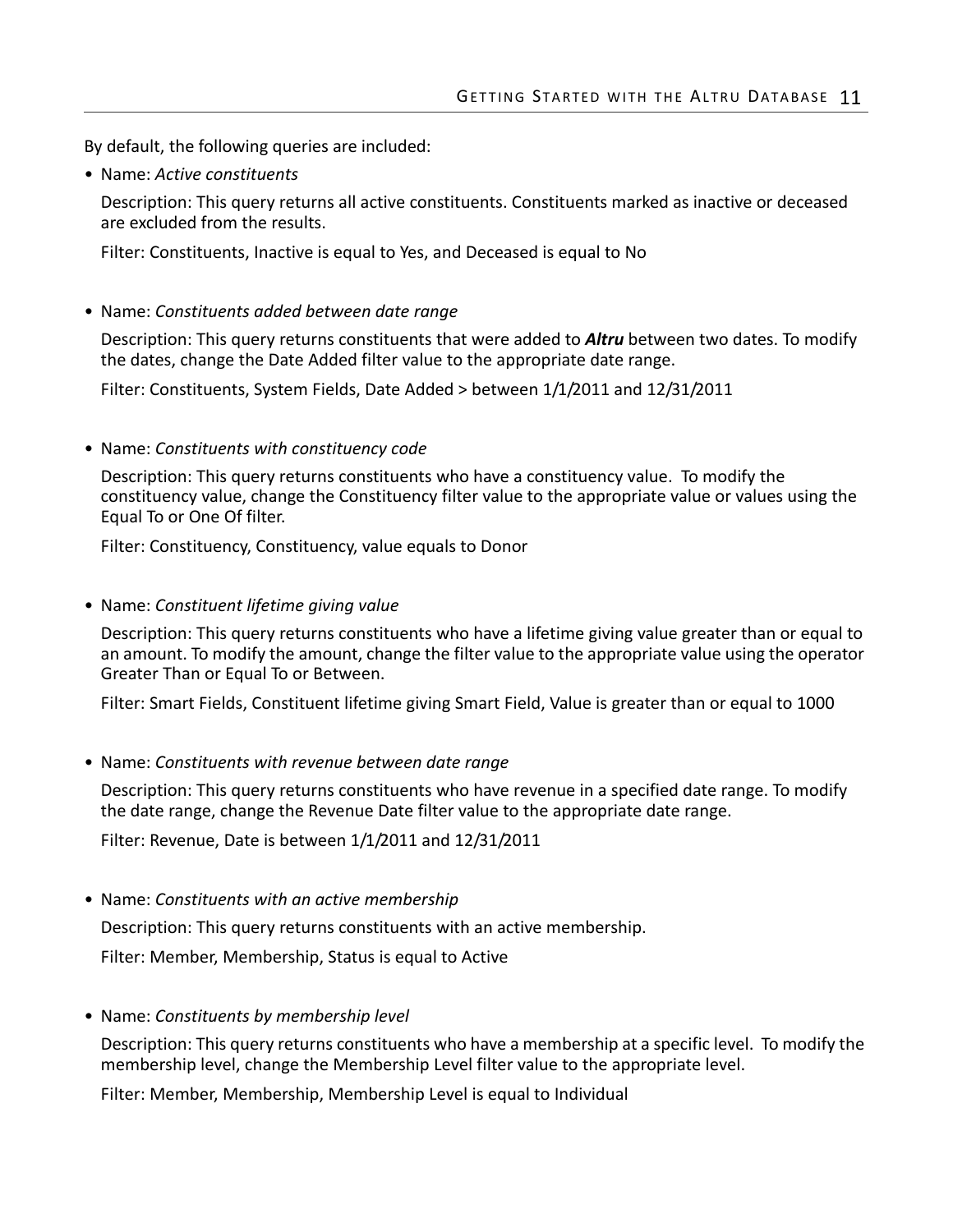#### 12 CHAPTER 1

• Name: *Constituents with a revenue transaction amount between*

Description: This query returns constituents who have a revenue transaction amount between a specific range.

Filter: Revenue, Amount is between 50 and 100

• Name: *Constituents by record type*

Description: This query returns constituents by record type. To modify the type of records, change the Type filter value to the appropriate record type.

Filter: Constituents, Type equal to Individual

• Name: *Constituents that made a payment within a date range*

Description: This query returns constituents who made a payment within a specific date range. To modify the payment types or date range, change the filter value to the desired types or date range.

Filter: Revenue, Transaction Type is one of Payment AND Revenue, Date is between 1/1/2011 and 12/31/2011

• Name: *Constituents without an email address*

Description: This query returns constituent records with no email address.

Filter: Email Addresses, Email Address, is Blank

• Name: *Revenue for Acknowledgement*

Description: This query returns all revenue records in the database for Acknowledgement. This excludes Gift, Membership, Event Registration, Sponsorship, and Other. Select to Create a dynamic selection.

Filter: Application Details, Type is one of Gift, Membership, Event registration, Other, Sponsorship

• Name: *Revenue by Appeal*

Description: This query returns revenue records associated with an appeal. To modify the appeal, change the filter to the desired appeal using the operator Equals To or One Of.

Filter: Appeal, Appeal Record is not blank

• Name: *Revenue by Designation*

Description: This query returns revenue records associated with a designation. To modify the designation, change the filter to the desired designation using the operator Equals To or One Of.

Filter: Application Details, Designation, Designation record is not blank

• Name: *Revenue by date range*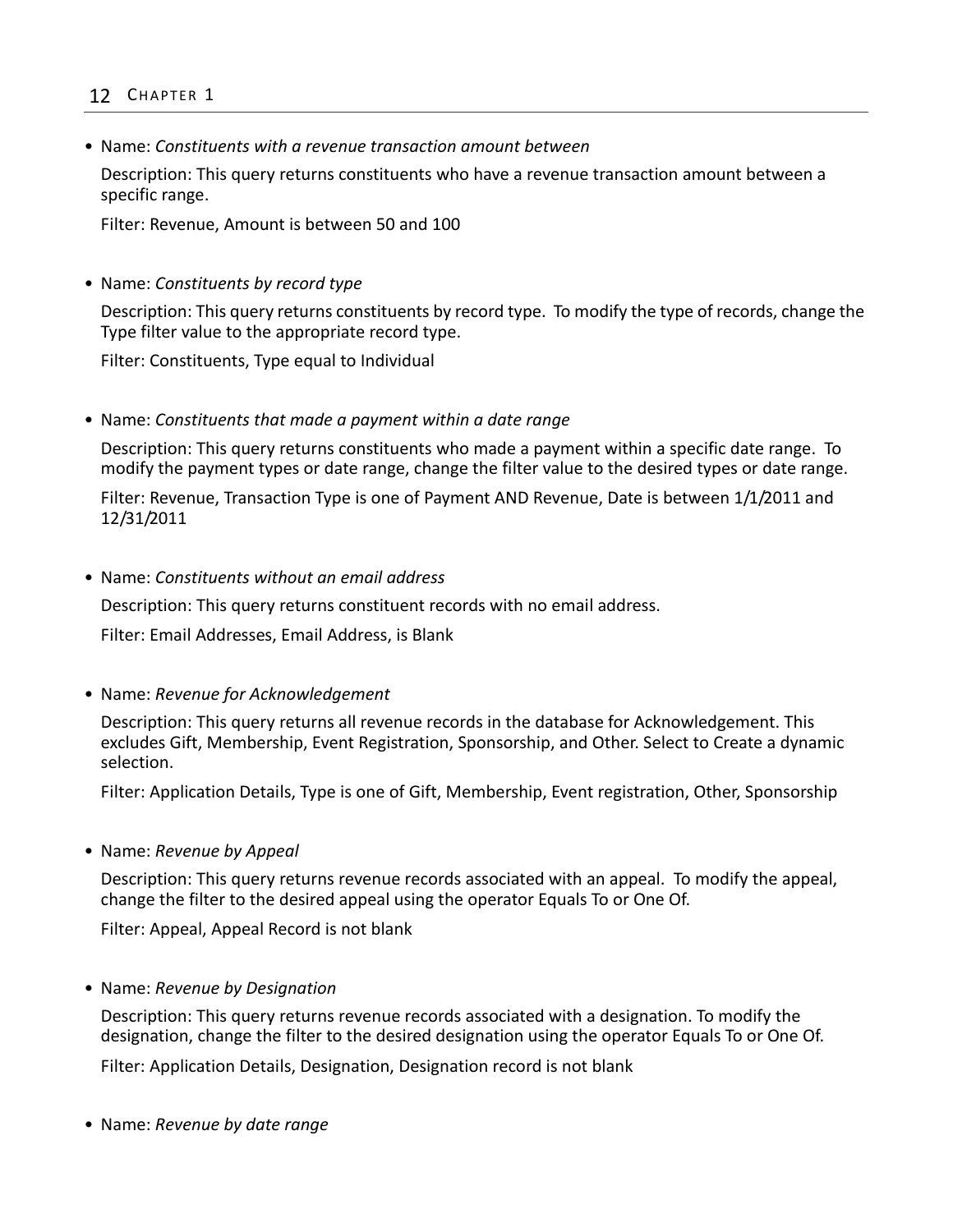Description: This query returns revenue records made within a specified date range. To modify the date range change the filter to the desired date range.

Filter: Revenue, Date range is between 1/1/2011 and 12/31/2011

• Name: *Revenue entered in a specific batch number*

Description: This query returns revenue records that were entered in a specific batch. To modify the batch number change the filter to the desired batch number.

Filter: Revenue, Batch number is equal to 1

• Name: *Revenue greater than or equal to an amount*

Description: This query returns revenue records that are greater than or equal to a specific amount. To modify the amount, change the filter to the desired amount.

Filter: Revenue, Amount, Greater than or equal to 250

• Name: *Sales orders by amount*

Description: This query returns sales order records that are greater than or equal to a specific amount. To modify the amount change the filter to the desired amount or the operator to Equals To or Between.

Filter: Sales Order, Amount is Greater Than Or Equal To 15

• Name: *Sales orders by date*

Description: This query returns sales order records that were added in a specific date range. To modify the date range, change the filter to the desired date or date range using the operator Equal To or Between.

Filter: Sales Order, Transaction Date is greater than or equal to 1/1/2011

• Name: *Sales orders by program*

Description: This query returns sale order records for a specific program. To modify the program, change the filter to the appropriate program using the operator Equal To or One Of.

Filter: Sales Order Item, Sales Orders Item Ticket, Program, Program Record Equal To Admission

• Name: *Sales order by fundraising event*

Description: This query returns sale order records for a fundraising event. To modify the fundraising event, change the filter to the appropriate event using the operator Equal To or One Of.

Filter: Sales Order Item, Sales Orders Item Ticket, Program Events, Event Record is not blank

• Name: *Sales orders by sales method type*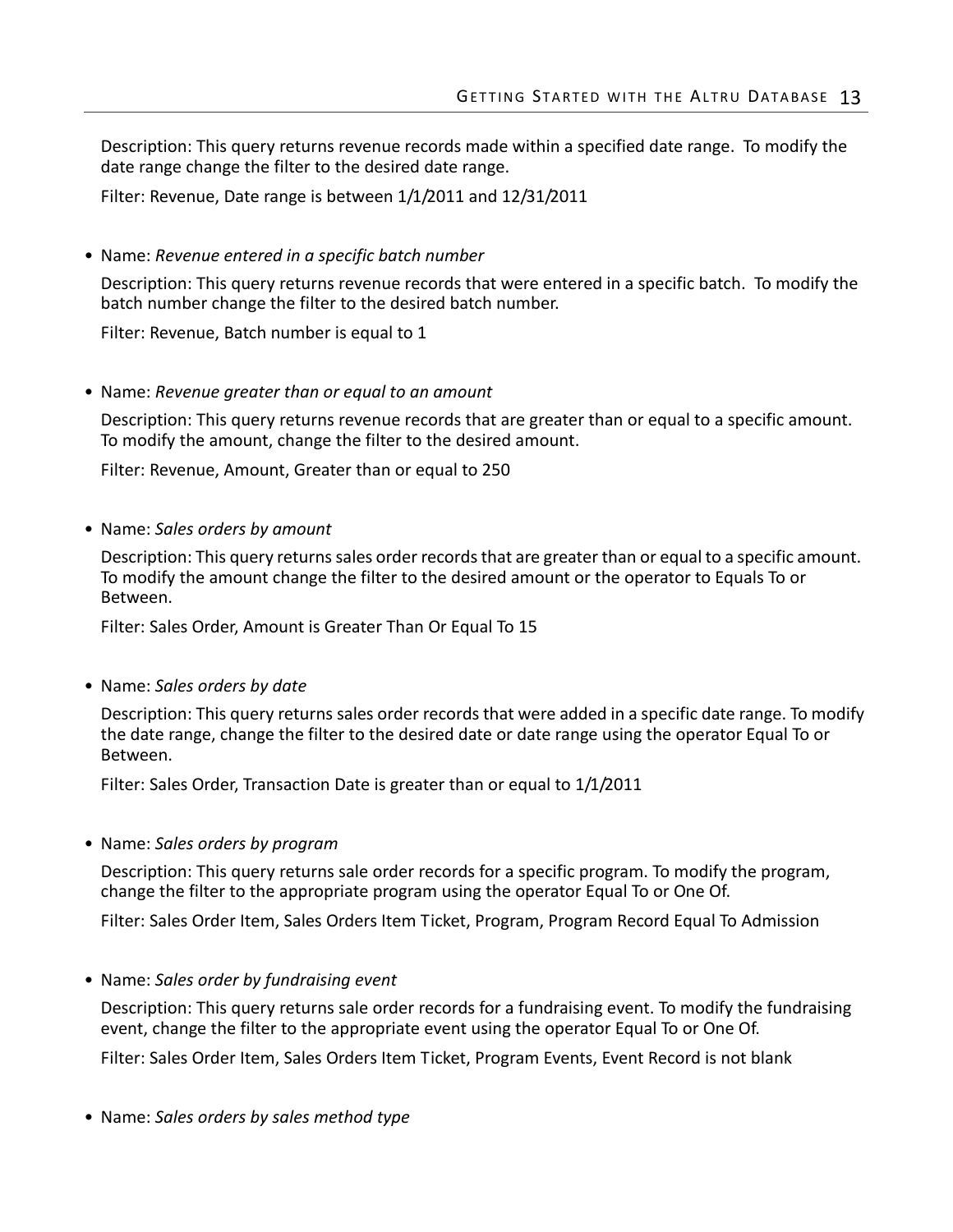#### 14 CHAPTER 1

Description: This query returns sale order records by sales method type. To modify the sales method type change the filter to the appropriate method type using the operator Equal To or One Of.

Filter: Sales Orders, Sales Method Type equal to Daily Sales.

• Name: *Registrants to an event*

Description: This query returns registrant records to an event. To modify the event, change the filter to the appropriate event using the operator Equal To or One Of.

Filter: Event, Event Record is not blank

• Name: *Registrants who did/did not attend an event*

Description: This query returns registrants to an event that did/did not attend. To modify the event or attendance, change the filter to the appropriate event or attendance using the operator Equal To or One Of.

Filter: Event, Event Record is not blank AND Registrants, Attended Equal To Yes

• Name: *Registrants who did not pay*

Description: This query returns registrants to an event that did not pay or have an outstanding event balance. To modify the event or balance amount change the filter to the appropriate event or amount using the operator Equal To or Greater Than.

Filter: Event, Event Record is not blank and Registrant, Balance is greater than 10

### <span id="page-15-0"></span>Reason Codes

Reason codes are used to validate an action that has been taken on a record. For example, when a constituent record is marked as inactive, the user is prompted to enter a reason as to why the record should be marked as inactive. Default reason codes are available in *Altru*, and you can edit them as necessary.

#### **Edit default reason codes**

- 1. From *Constituents*, click **Reason codes** under **Configuration**. The Reason Codes page appears.
- 2. In the grid, select the reason code to edit, and click **Edit** on the action bar. The Edit reason code screen appears.
- 3. Make the necessary changes, and click **Save**.

By default, the following reason codes are included:

• *Mark a constituent as inactive*

DEC ‐ Constituent is deceased

- REQ ‐ Requested by constituent
- LOST ‐ Bad address/No forwarding information
- MOV ‐ Constituent moved away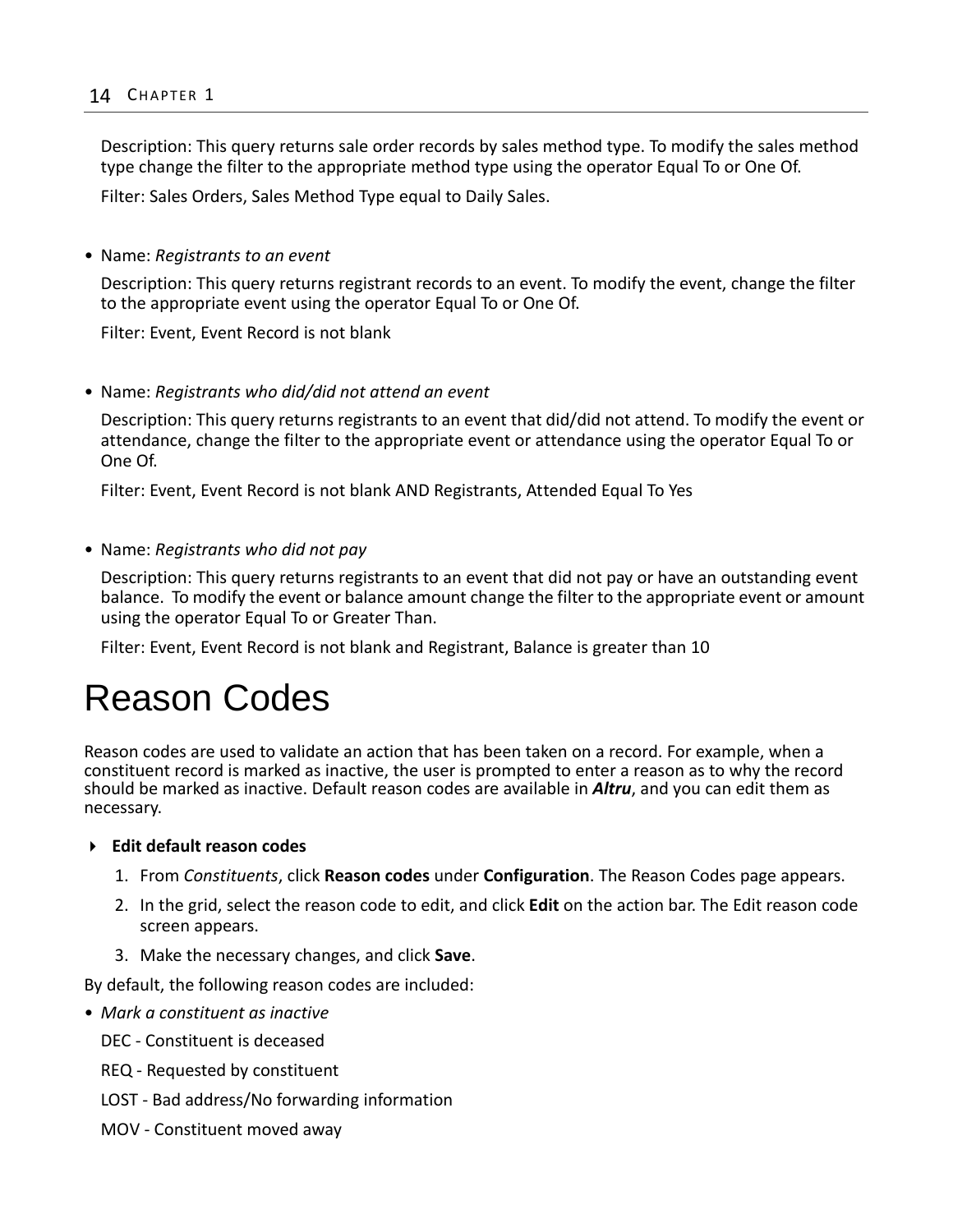- *Write‐off a Pledge* NP ‐ Donor established new pledge UNCOL ‐ Uncollectable
- *Override a Gift Fee* EE ‐ Entity exempt NFG ‐ No fee (grandfathered)
- *Adjust Revenue* ERR ‐ Data entry error NSF ‐ Bounced check
- *Re‐receipt Revenue* PrtErr ‐ Printer error PatReq ‐ Patron request

### <span id="page-16-0"></span>Title Code Defaults

Title code defaults automatically set the gender of a constituent record, based on the title that is assigned to the record. For example, if a title of **Mr.** is added to a new constituent record, the gender will automatically be set to **Male**. Default title codes are available in *Altru*, and you can edit them as necessary, or add new codes.

- **Edit title code defaults**
	- 1. From *Constituents*, click **Title code defaults** under **Configuration**. The Title Code Defaults page appears.
	- 2. In the grid, select the title code default to edit, and click **Edit** on the action bar. The Edit a title code screen appears.
	- 3. Make the necessary changes, and click **Save**.

*Note:* To create new title code defaults, click **Add** on the action bar.

# <span id="page-16-1"></span>Constituent Note Types

Constituent note types are used to classify the type of note added to a constituent record, such as a "Follow‐up" note. Default constituent note types are available in *Altru*, and you can edit them as necessary, or add new note types.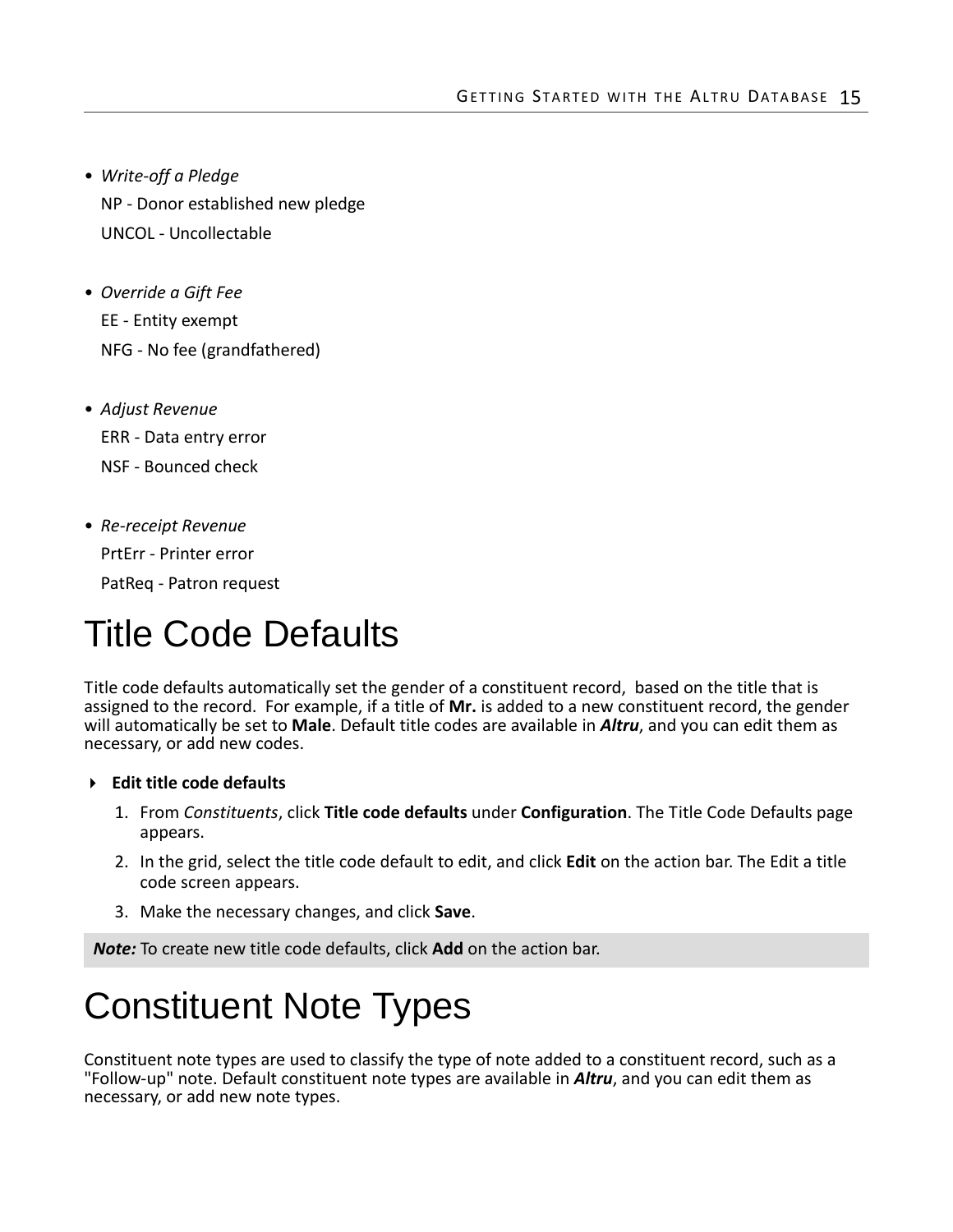#### **Edit constituent note types**

- 1. From *Administration*, click **Code tables**. The Code Tables page appears.
- 2. Under **Biographical**, select **Constituent Note Type**, and click **Go to entry list** on the action bar. The Constituent Note Type Table Entries page appears.
- 3. In the grid, select the constituent note type to edit, and click **Edit** on the action bar. The Edit table entry screen appears.

*Note:* To add a new note type, click **Add** on the action bar.

Constituent note types are used when you add notes to constituent records.

#### **Add a note to a constituent record**

- 1. From a constituent record, select the Documentation tab.
- 2. On the action bar, click **Add**, **Note**. The Add a note screen appears.
- 3. In the **Type** field, select the constituent note to add, then complete the rest of the form as needed.
- 4. Click **Save**.

By default, the following constituent note types are included:

Note

Follow‐up

### <span id="page-17-0"></span>Relationship Settings

Relationship settings allow the gender on a constituent record to be assigned based on the type of relationship being added. For example, if you add a relationship type of Brother to a constituent record, the system will automatically assign the gender of Male. Default relationship settings are available in *Altru*, and you can edit them as necessary, or add new settings.

- **Edit default relationship settings**
	- 1. From *Constituents*, click **Relationship settings** under **Configuration**. The Relationship Settings page appears.
	- 2. In the grid, select the relationship type to edit, and click **Edit** on the action bar. The Edit relationship type screen appears.
	- 3. Make the necessary changes, and click **Save**.

*Note:* To create a new relationship type, click **Add** on the action bar.